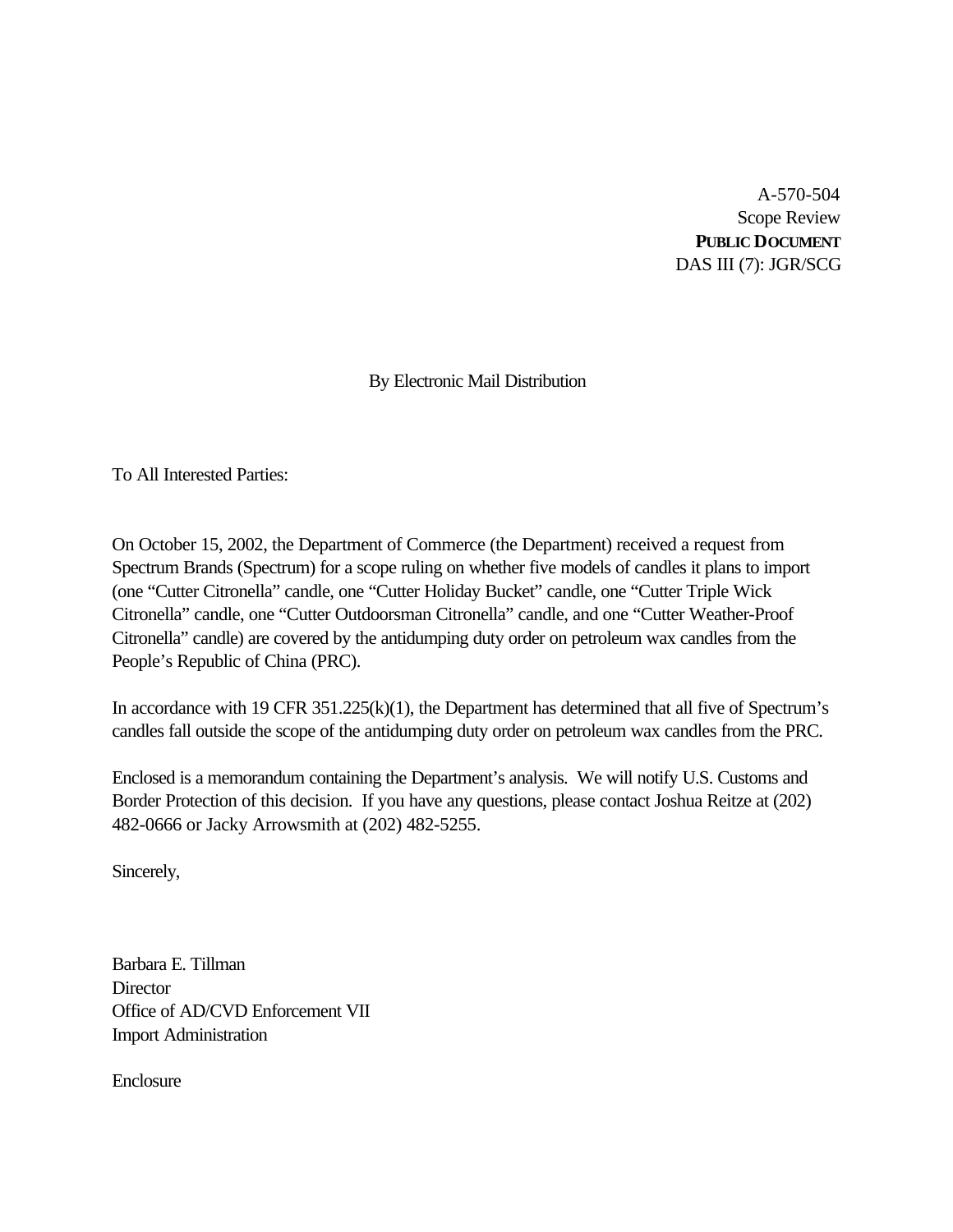A-570-504 Scope Review **PUBLIC DOCUMENT** DAS III (7):JGR

| <b>MEMORANDUM FOR:</b> | Joseph A. Spetrini<br><b>Deputy Assistant Secretary</b><br>for Import Administration, Group III                                                   |
|------------------------|---------------------------------------------------------------------------------------------------------------------------------------------------|
| FROM:                  | Barbara E. Tillman<br>Director<br>Office of AD/CVD Enforcement VII                                                                                |
| SUBJECT:               | Final Scope Ruling: Antidumping Duty Order on Petroleum Wax<br>Candles From the People's Republic of China (A-570-504);<br><b>Spectrum Brands</b> |

### **Summary**

On October 15, 2002, the Department of Commerce (the Department) received a request from Spectrum Brands (Spectrum) for a scope ruling on whether five models of candles it plans to import (one "Cutter Citronella" candle, one "Cutter Holiday Bucket" candle, one "Cutter Triple Wick Citronella" candle, one "Cutter Outdoorsman Citronella" candle, and one "Cutter Weather-Proof Citronella" candle) are covered by the antidumping duty order on petroleum wax candles from the People's Republic of China (PRC). Antidumping Duty Order: Petroleum Wax Candles from the People's Republic of China, 51 FR 30686 (August 28, 1986) (Order). In accordance with 19 CFR 351.225(k)(1), we recommend that the Department determine that all five of Spectrum's candles fall outside the scope of the antidumping duty order on petroleum wax candles from the PRC.<sup>1</sup>

<sup>&</sup>lt;sup>1</sup> The Department has developed an internet website that allows interested parties to access prior scope determinations regarding the antidumping duty Order on Petroleum Wax Candles from the People's Republic of China. This website lists all scope determinations from 1991 to the present. It can be accessed at http://ia.ita.doc.gov/download/candles-prc-scope/, and will be updated periodically, to include newly-issued scope determinations.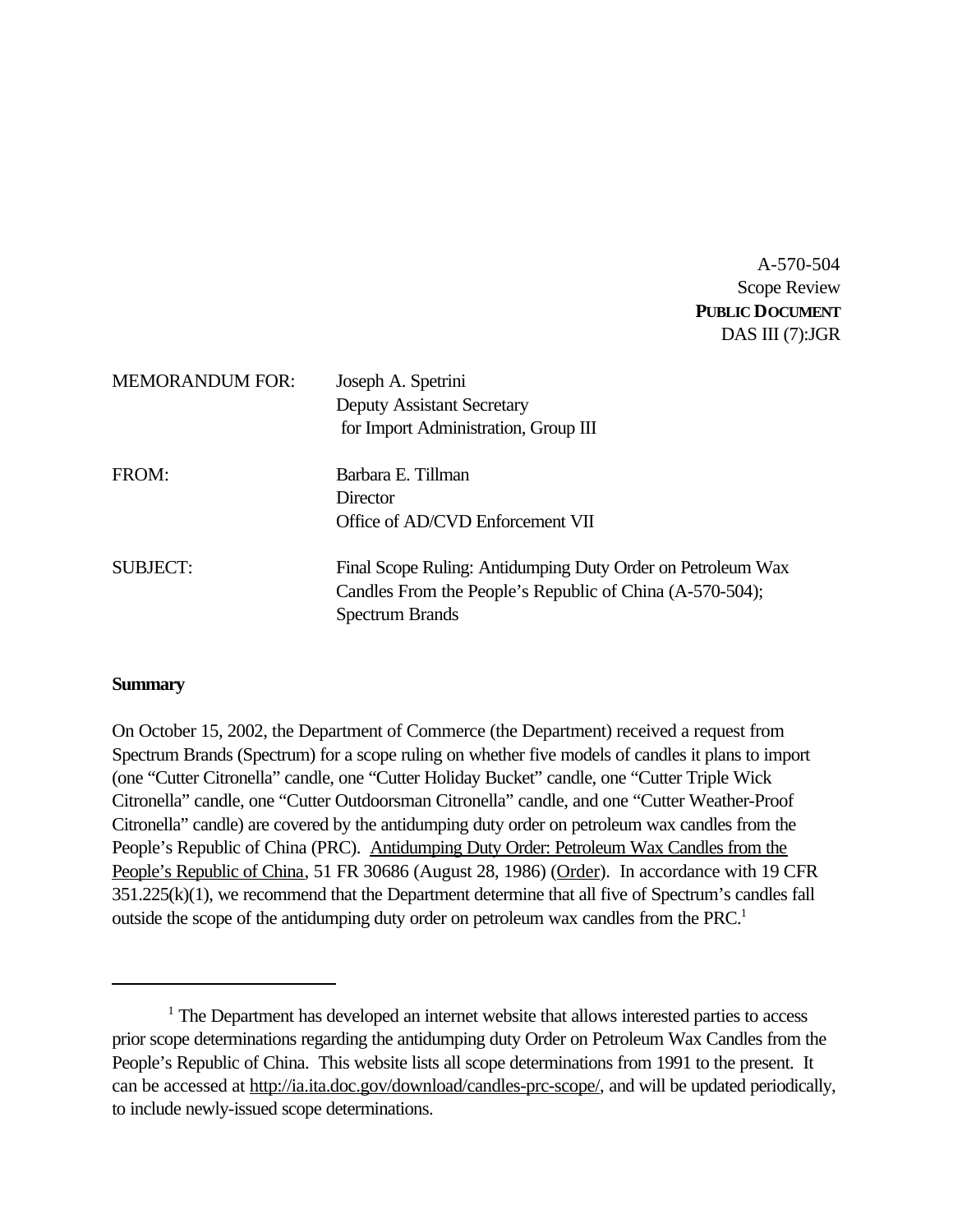#### **Background**

Spectrum filed its request for a scope ruling in proper form on October 15, 2002. On April 24, 2003, Spectrum provided the Department with a supplemental submission containing a U.S. Customs and Border Protection (Customs) classification decision pertaining to Spectrum's citronella candles.<sup>2</sup> The National Candle Association (NCA), petitioner and an interested party in this proceeding, did not file comments with respect to Spectrum's October 15, 2002 request. Further, no other interested parties in this proceeding filed comments regarding Spectrum's request.

### **Spectrum's Scope Request**

Spectrum argues that its citronella candles are ". . . intended, designed, advertised, and purchased for outdoor use only."<sup>3</sup> Spectrum also argues that its citronella candles are properly classified under Harmonized Tariff Schedule of the United States (HTSUS) classification 3808.10.5000, the category used to classify "[i]nsecticides . . . put up in forms or packings for retail sale or as preparations or articles. . ."<sup>4</sup> Spectrum further argues that the Department has previously determined that citronella candles are not covered by the scope of the Order, and that the candles in the instant request should similarly be found to be outside the Order's scope.

Specifically, Spectrum argues that the citronella candles in the instant request, like those of previous determinations by the Department, are not covered by the scope of the Order because they are purchased (at least in part) for a purpose other than providing light and decoration, *e.g.,* repelling insects.<sup>5</sup> Spectrum further argues its candles are intended for outdoor use only, and therefore are not

<sup>4</sup> See Id. at page 4.

<sup>5</sup> See Id. at pages 6-8, where Spectrum cites to previous determinations of the Department with respect to citronella candles. See also Final Scope Ruling - Antidumping Duty Order on Petroleum Wax Candles From the People's Republic of China (A-570-504); Target Stores (December 15, 1998) (Target Ruling); Final Scope Ruling - Antidumping Duty Order on Petroleum Wax Candles From the People's Republic of China (A-570-504); Boston Warehouse Trading Corp. (December 18, 1998) (BWT Corp. Ruling); Final Scope Ruling - Antidumping Duty Order on

<sup>&</sup>lt;sup>2</sup> The Customs classification indicates that Spectrum's subject candles will be classified under HTSUS 3808.10.5000, which provides for insecticides.

<sup>3</sup> See Spectrum's October 15, 2002 comments at page 2.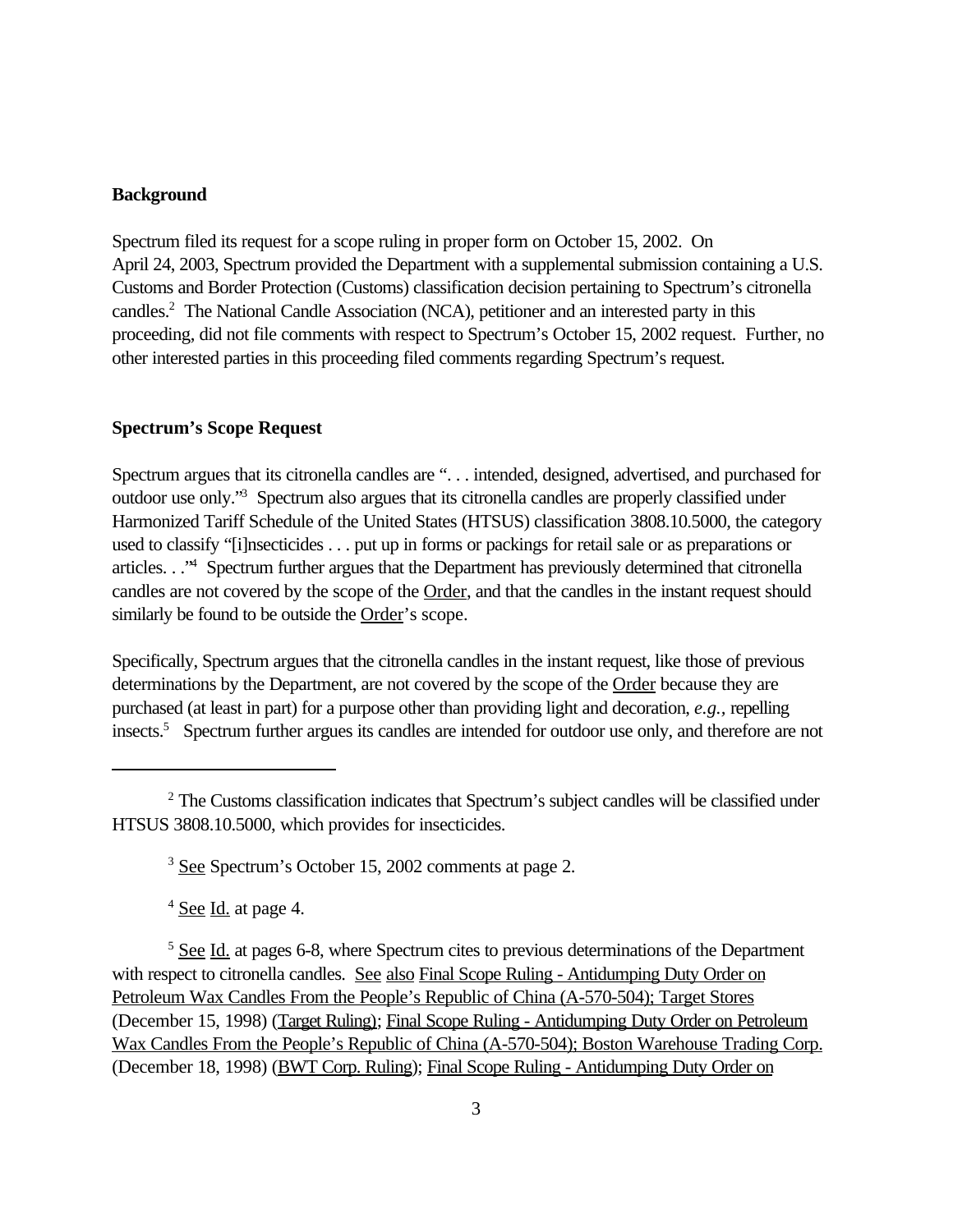"standard wax candles." Spectrum provided black and white photographs of each of its candles with its October 15, 2002 request, as well as product literature for each of its five citronella candles.

Spectrum describes its candles as follows:

1) The "Cutter Citronella Candle" is "an 11-ounce citronella candle in a ceramic container." 2) The "Cutter Holiday Bucket" is "a 28-ounce citronella candle in a decorative bucket with a patriotic design."

3) The "Cutter Triple wick Citronella Candle" is a "26-ounce citronella candle in a metal bucket with vents. It contains three wicks 'to provide maximum protection for outdoor gatherings.'"

4) The "Cutter Outdoorsman Citronella Candle" is a "10-ounce citronella candle in a tin with lid designed to be used for camping and backpacking."

5) The "Cutter Weatherproof Citronella Candle" is a "10-ounce citronella candle in a ceramic container with a lid to keep candle 'clean and dry' from rain and other outdoor matter."

On April 24, 2003, Spectrum also submitted a Customs classification decision pertaining to its citronella candles. The decision notes that Customs classifies these citronella candles under HTSUS 3808.10.5000, which is the category for insecticides.

### **Legal Framework**

The regulations governing the Department's antidumping scope determinations are found at 19 CFR 351.225 (2002). On matters concerning the scope of an antidumping duty order, the Department first examines the descriptions of the merchandise contained in the petition, the initial investigation, and the determinations of the Secretary (including prior scope determinations) and the International Trade Commission. This determination may take place with or without a formal inquiry. If the Department determines that these descriptions are dispositive of the matter, the Department will issue a final scope ruling as to whether or not the subject merchandise is covered by the order. See 19 CFR 351.225(k)(1).

Conversely, where the descriptions of the merchandise are *not* dispositive, the Department will consider the five additional factors set forth at 19 CFR 351.225(k)(2). These criteria are: (i) the

Petroleum Wax Candles From the People's Republic of China (A-570-504); Meijer, Inc. (September 30, 1999) (Meijer Ruling); Final Scope Ruling - Antidumping Duty Order on Petroleum Wax Candles From the People's Republic of China (A-570-504); Fabri-Centers of America, Inc. (September 3, 1991) (FCA Ruling); and Final Scope Ruling - Antidumping Duty Order on Petroleum Wax Candles From the People's Republic of China (A-570-504); Star Merchandise Company (July 27, 1994) (SMC Ruling).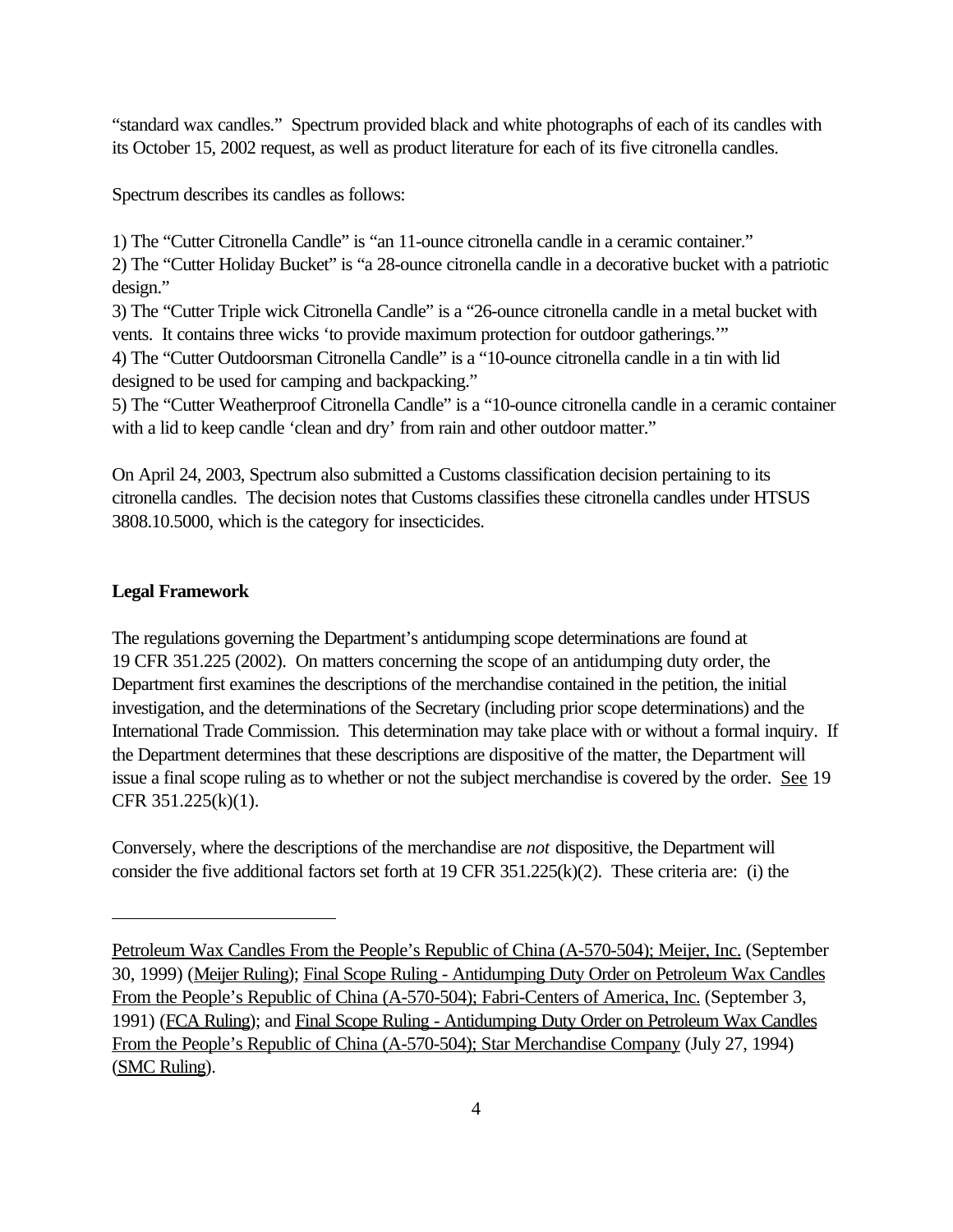physical characteristics of the merchandise; (ii) the expectations of the ultimate purchasers; (iii) the ultimate use of the product; iv) the channels of trade in which the product is sold; and (v) the manner in which the product is advertised and displayed. The determination as to which analytical framework is most appropriate in any given scope inquiry is made on a case-by-case basis after consideration of all evidence before the Department.

In the instant case, the Department has evaluated Spectrum's request in accordance with 19 CFR 351.225(k)(1) and the Department finds that the descriptions of the products contained in the petition, the initial investigation, and the determinations of the Secretary (including prior scope determinations) and the Commission are dispositive. Therefore, the Department finds it unnecessary to consider the additional factors set forth at 19 CFR 351.225(k)(2).

Documents, and parts thereof, from the underlying investigation deemed relevant by the Department to this scope ruling were made part of the record of this determination and are referenced herein. Documents that were not presented to the Department, or placed by it on the record, do not constitute part of the administrative record for this scope determination.

In its petition of September 4, 1985 the National Candle Association requested that the investigation cover:

[c]andles [which] are made from petroleum wax and contain fiber or paper-cored wicks. They are sold in the following shapes: tapers, spirals, and straight-sided dinner candles; rounds, columns, pillars; votives; and various wax-filled containers. These candles may be scented or unscented ... and are generally used by retail consumers in the home or yard for decorative or lighting purposes.

See Antidumping Petition, (September 4, 1985) at 7.

The Department defined the scope of the investigation in its notice of initiation. This scope language carried forward without change through the preliminary and final determinations of sales at less than fair value and the eventual antidumping duty order:

[c]ertain scented or unscented petroleum wax candles made from petroleum wax and having fiber or paper-cored wicks. They are sold in the following shapes: tapers, spirals, and straight-sided dinner candles; rounds, columns, pillars, votives; and various wax-filled containers.

See Petroleum Wax Candles from the People's Republic of China: Initiation of Antidumping Duty Investigation, 50 FR 39743 (September 30, 1985); Petroleum Wax Candles from the People's Republic of China: Preliminary Determination of Sales at Less Than Fair Value, 51 FR 6016 (February 19, 1986); Petroleum Wax Candles from the People's Republic of China: Final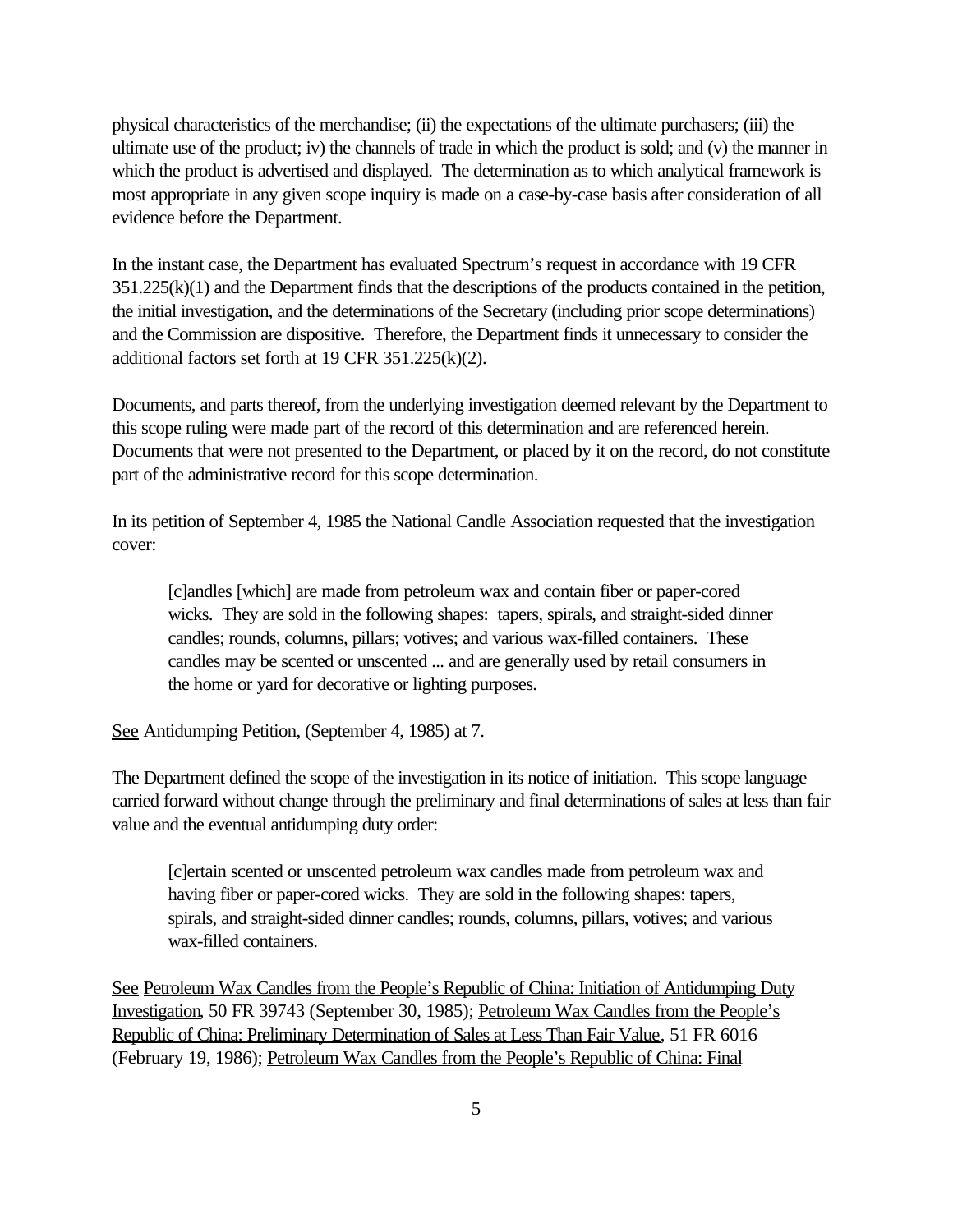Determination of Sales at Less Than Fair Value, 51 FR 25085 (July 10, 1986) (Final Determination); and Order.

The Commission adopted a similar definition of the "like product" subject to its determinations, noting that the investigations did not include "birthday, birthday numeral and figurine type candles" See Determination of the Commission (final), USITC Publication 1888, August, 1986, at 4, note 5, and A-2 (Commission Determination). The Commission stated that "...we determine that the domestic like product shall consist only of petroleum wax candles." See Commission Determination, at 9. In its discussion of like product, the Commission also stated:

Petroleum wax candles are those composed of over 50 percent petroleum wax, and may contain other waxes in varying amounts, depending on the size and shape of the candle, to enhance the melt-point, viscosity, and burning power.

See Commission Determination, at 4-5.

Also of relevance to the present scope inquiry is a notice issued to Customs in connection with a July 1987 scope determination concerning an exception to the Order for novelty candles, which states:

The Department of Commerce has determined that certain novelty candles, such as Christmas novelty candles, are not within the scope of the antidumping duty order on petroleum-wax candles from the People's Republic of China (PRC). Christmas novelty candles are candles specially designed for use only in connection with the Christmas holiday season. This use is clearly indicated by Christmas scenes and symbols depicted in the candle design. Other novelty candles not within the scope of the order include candles having scenes or symbols of other occasions (*e.g.*, religious holidays or special events) depicted in their designs, figurine candles, and candles shaped in the form of identifiable objects (*e.g.*, animals or numerals).

See CIE –212/85, September 21, 1987; Letter from the Director, Office of Compliance, to Burditt, Bowles & Radzius, Ltd., July 13, 1987 (Customs Notice).

## **Analysis**

With respect to the instant request, we find that, for the reasons outlined below, all five of Spectrum's "citronella" candles fall outside the scope of the Order.

- **1. "Cutter Citronella" Candle**
- **2. "Cutter Holiday Bucket" Candle**
- **3. "Cutter Triple Wick Citronella" Candle**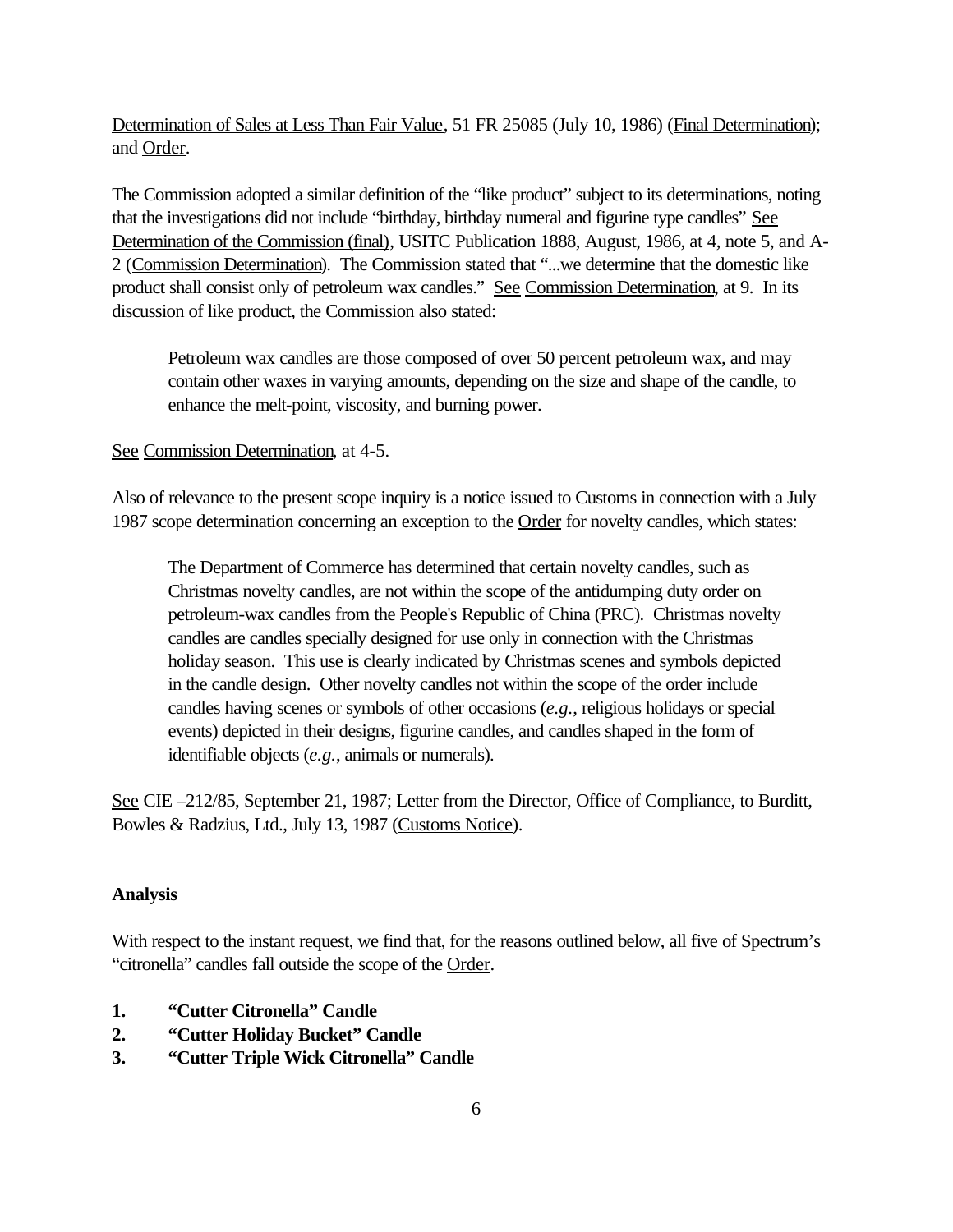## **4. "Cutter Outdoorsman Citronella" Candle**

# **5. "Cutter Weather-Proof Citronella" Candle**

As noted above, Spectrum describes these five candles as citronella candles and states that they are designed to be insect repellants. Spectrum later submitted a supplemental Customs ruling that supports these arguments for exclusion from the Order.

The Department agrees with Spectrum that the instant candles fall outside the scope of the Order, because these candles are not standard wax candles, but are, rather, citronella candles, which the Department has previously determined are not covered by Order's scope.<sup>6</sup> In those cases, the Department determined that the presence of citronella oil changes a candle from a decoration or light source *(i.e.* a standard petroleum wax candle) into an insect repellant, and therefore should be excluded from the Order. For example, in Boston Warehouse Trading Corp., the Department ruled Boston's candle "...outside the scope of the **Order** because this candle contains citronella oil and is labeled as an outdoor candle, and is therefore not a standard petroleum wax candle covered by the scope of the Order" (see Final Scope Ruling - Antidumping Duty Order on Petroleum wax Candles From the People's Republic of China (A-570-504); Boston Warehouse Trading Corp. (December 18, 1998)).

In the instant case, we that find Spectrum's candles are not standard petroleum wax candles because they contain citronella oil, as noted in the product information submitted as part of Spectrum's October 15, 2002 scope request. Therefore, we find that the purpose of Spectrum's candles is that of an insect repellent. For the above reasons, we find that Spectrum's five "citronella" candles fall outside of the Order.

## **Summary**

Spectrum's citronella candles fall outside the scope of the Order on petroleum wax candles from the People's Republic of China. This conclusion is consistent with the scope of the petition, the initial investigation, the determinations of the Secretary (including prior scope determinations), the Commission, and the scope of the Order.

<sup>&</sup>lt;sup>6</sup> See Target Ruling; see also FCA Ruling; SMC Ruling; Meijer Ruling; BWT Corp. Ruling; Star Ruling.